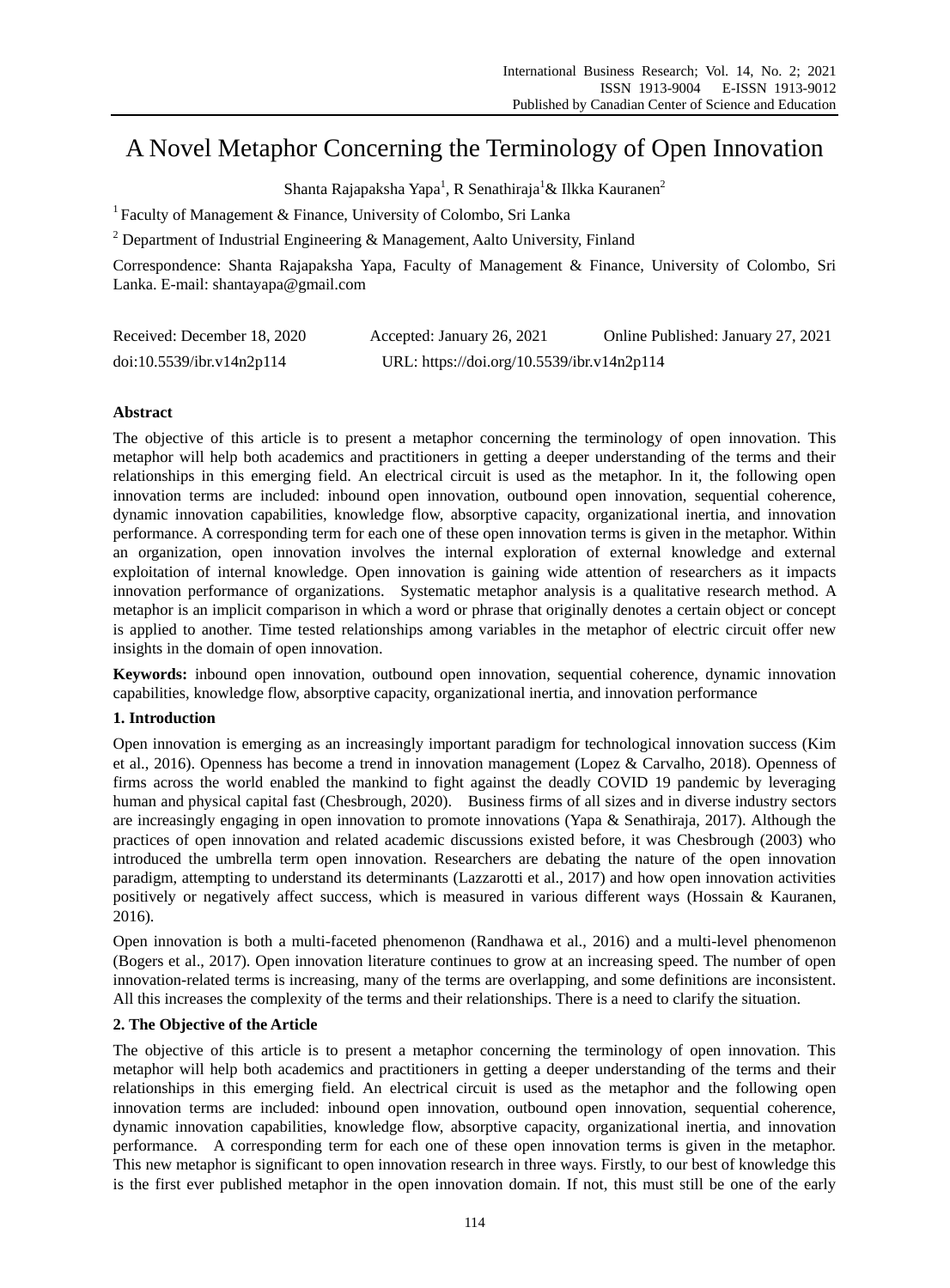attempts. Secondly, our metaphor is unique as it uses natural science phenomena to explain a social science phenomenon. Thirdly, we anticipate that effective use of a metaphor will attract future researchers to use metaphors in theory development and the analysis of complex social systems.

## **3. What Is Open Innovation?**

Open innovation is understood as the systematic encouragement and exploration of a wide range of internal and external sources of innovative opportunities, the integration of this exploration with firm capabilities and resources, and the exploitation of these opportunities through multiple channels (West & Gallagher, 2006). Participating in open innovation using inflows and outflows of knowledge has become an important premise for a successful organization (Sekliuckiene et al., 2016). Open innovation is in receipt of wide attention of academics as it seems to have a significant impact on organizational performance (Kim et al., 2015; Chesbrough & Tucci, 2020) as a winning strategy (Ahn et al., 2016). The benefits of open innovation include sales growth (Rubera et al., 2016; Cheng & Huizingh, 2014; Chaston, 2013), increased competitiveness (Al-Belushi et al., 2015), a decrease in production costs (Noh, 2015), higher invention quality (Walsh et al., 2016), and employee job satisfaction (Lee et al., 2014). In order to improve innovation performance, firms are increasingly acquiring technological knowledge from external sources, a key strategic approach in open innovation (Bianchi et al., 2015).

# **4. What Is a Metaphor?**

A metaphor is defined as a word or phrase applied to an object or concept that it does not literally denote in order to make a comparison with the other object or concept under consideration (Ortony, 1979). Metaphors are especially useful in understanding concepts in social science and theory development (Hunt & Menon, 1995). Systematic metaphor analysis is considered as a method of qualitative research (Schmitt, 2005). Scholars and practitioners rely on metaphors to gain a deeper understanding of various domains (Morgan & Reichert, 1999). Metaphors may not provide a perfect fit to the actual situation being analyzed. In order to reap the benefits, the use of metaphors can offer, one should not concentrate on judging the suitability of a metaphor. Instead, one should try to examine the metaphor to see hitherto unseen perspectives on the problem or situation being analyzed. Metaphors can be used to perform a variety of analyses (Palmer & Dunford, 1996) as they can facilitate and further our understanding (Cornelissen et al., 2008), trigger new avenues for analysis, and surface new relationships. As regards to terms and their relationships in a field, metaphors have the power to connect various terms together in order to illuminate the big picture.

#### **5. A Novel Metaphor**

In our metaphor, an open innovation system corresponds to an electrical circuit. With this metaphor, we can easily connect and understand important regularly-used terms in the open innovation domain by thinking through the metaphor.

In accordance to the objective of this study, a novel metaphor concerning the terminology of open innovation is presented in Figure 1. An electrical circuit is used in the metaphor. The regularly used open innovation terms namely inbound open innovation, outbound open innovation, sequential coherence, dynamic innovation capabilities, knowledge flow, absorptive capacity, and organizational inertia are included in the metaphor.



Figure 1. A novel metaphor concerning the terminology of open innovation. An electrical circuit is used in the metaphor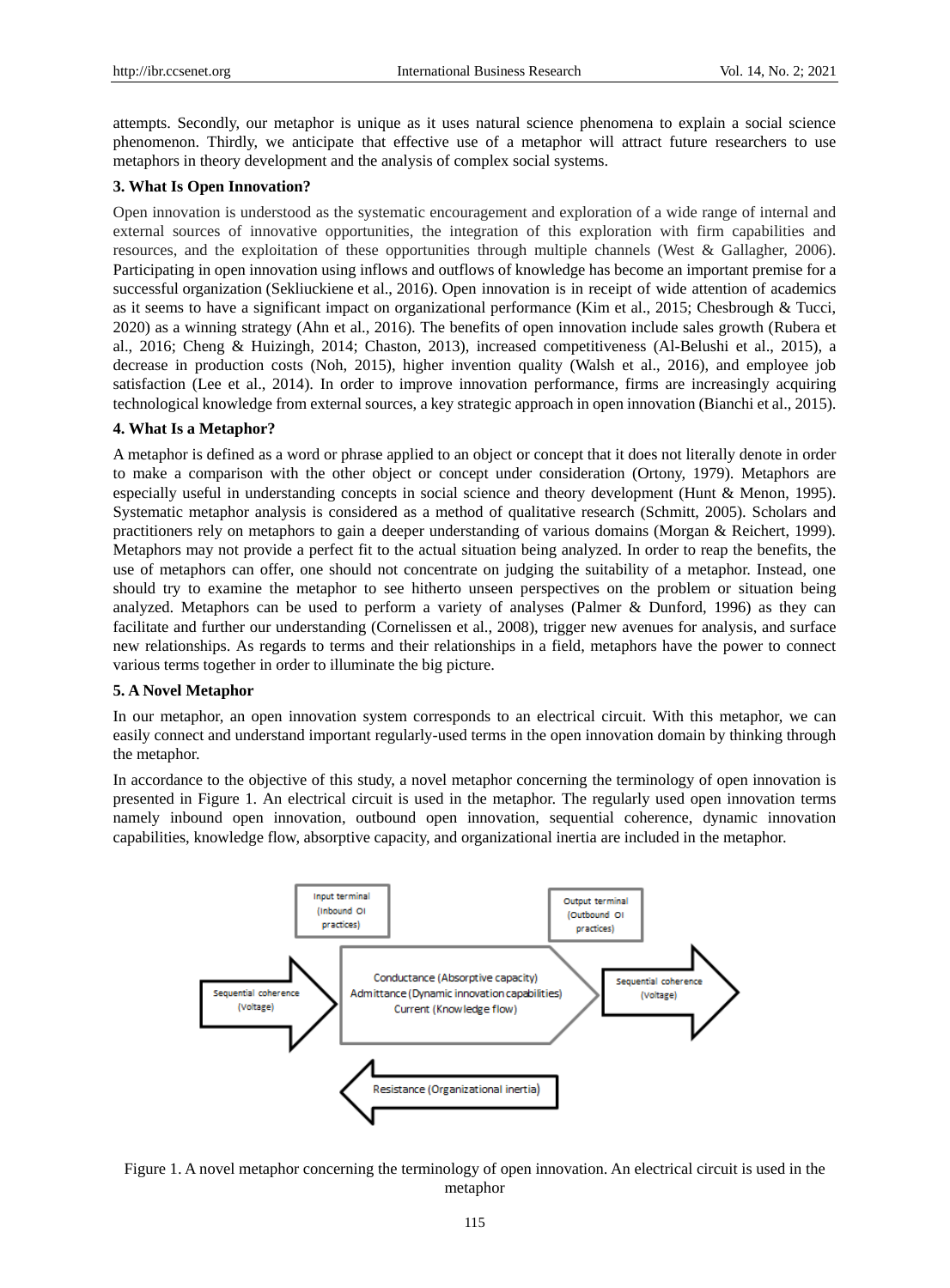Knowledge available within an external entity can be routed to a focal firm through inbound open innovation activities (Hung & Chou, 2013; Naqshbandi et al., 2016). Similarly, knowledge inside the company can be commercialized through outbound open innovation activities (Hung & Chou, 2013; Cassiman & Valentini, 2016; Huizingh, 2011). Such knowledge flows correspond to the current flowing through an electrical circuit. Inbound open innovation activities and outbound open innovation activities, which are the drivers and enabling factors (Galati et al., 2016), act as the input and output terminals respectively. Inbound open innovation enables an organization to explore the external knowledge sourced from outside the firm in order to create competitive advantage (Hung & Chou, 2013; Bianchi et al., 2011; Naqshbandi et al., 2016; Zincir & Rus, 2019; Sivam et al., 2019; De Beule & Van Beveren, 2019).

Open innovation is about the knowledge flows of an organization. In our metaphor, the knowledge flow in a firm corresponds to the current (*I*) in an electrical circuit:

#### current = **knowledge flow.**

Organizational inertia is another concept frequently cited and tested by researchers in the open innovation domain. Organizational inertia refers to the inertia within the organization that prevents and discourages change (Wong-MingJi & Millette, 2002). Insufficient adaptation to changes in the environment can be detrimental to the organization (Hannan & Freeman, 1984). In our metaphor, organizational inertia corresponds to the resistance (*R*) of the circuit:

#### resistance = **organizational inertia.**

Voltage  $(V)$  is the pressure from the power source of an electrical circuit that creates an electrical current by pushing charged particles, like electrons, through a conducting loop. The terms *voltage* and *electrical potential difference* are often used interchangeably. Electrical potential difference is the potential energy difference between two points in a circuit.

In our metaphor, voltage corresponds to the pressure created at the boundaries known as sequential coherence, as shown in Figure 1. Sequential coherence refers to the reciprocal result of the pushing effects induced by individuals of a teaching firm and the pulling effects induced by individuals of a learning firm that enables knowledge to flow across the boundaries of firms (Yapa et al, 2019 A). Sequential coherence is measured through the willingness and ability of the participants of teacher firm and the preparedness and ability of the participants from the student firm respectively (Yapa et al., 2019 B). Dynamic innovation capabilities are the abilities of an organization to integrate, build, and reconfigure internal and external competencies in order to meet the demands of a rapidly changing environment (Teece et al., 1997). Following the work of Zollo and Winter (2002), Cheng and Chen (2013) described dynamic innovation capabilities as those hard-to-transfer and hard-to-imitate innovation capabilities that firms use to develop, integrate, and reconfigure existing and new resources and capabilities. In our metaphor dynamic innovation capabilities correspond to admittance. Admittance (*Y*) refers to the circuit elements' allowance of the flow of current. We see this intentional tolerance as the reason for the flexibility and robustness in the circuit in relation to accommodating fluctuations of input conditions.

Thus, in our metaphor *voltage* corresponds to sequential coherence.

#### voltage = **sequential coherence**

The corresponding term for *dynamic innovation capabilities* is *admittance*:

#### admittance = **dynamic innovation capabilities.**

Absorptive capacity plays a vital role in the innovation activities of an organization (Lane et al., 2006; Cui et al., 2018). Cohen and Levinthal (1990) described *absorptive capacity* as the ability of an organization to recognize the value of external knowledge, assimilate it, and apply it for commercial ends. The external knowledge inflows of a firm influence innovations indirectly through absorptive capacity (De Zubielqui et al., 2016). In our metaphor, *absorptive capacity* corresponds to the conductivity of an electrical circuit. Conductivity (*σ*) and *resistance* (*R*) are the two sides of the same coin. They are inversely related. By strengthening its absorptive capacity, an organization can overcome organizational inertia (Godkin, 2010). Similarly, Cheng, and Chen (2013) use the concepts of *absorptive capacity* and *organizational inertia* to describe dynamic innovation capabilities.

The higher the voltage difference is and the better the conductivity is, the higher the current flowing through an electrical circuit is. The absorptive capacity of a firm corresponds to conductivity here. Escribano et al. (2009) argue that organizations with higher levels of absorptive capacity can manage external knowledge flows more efficiently and stimulate innovations. Absorptive capacity is a pre-condition for an organization internalizing the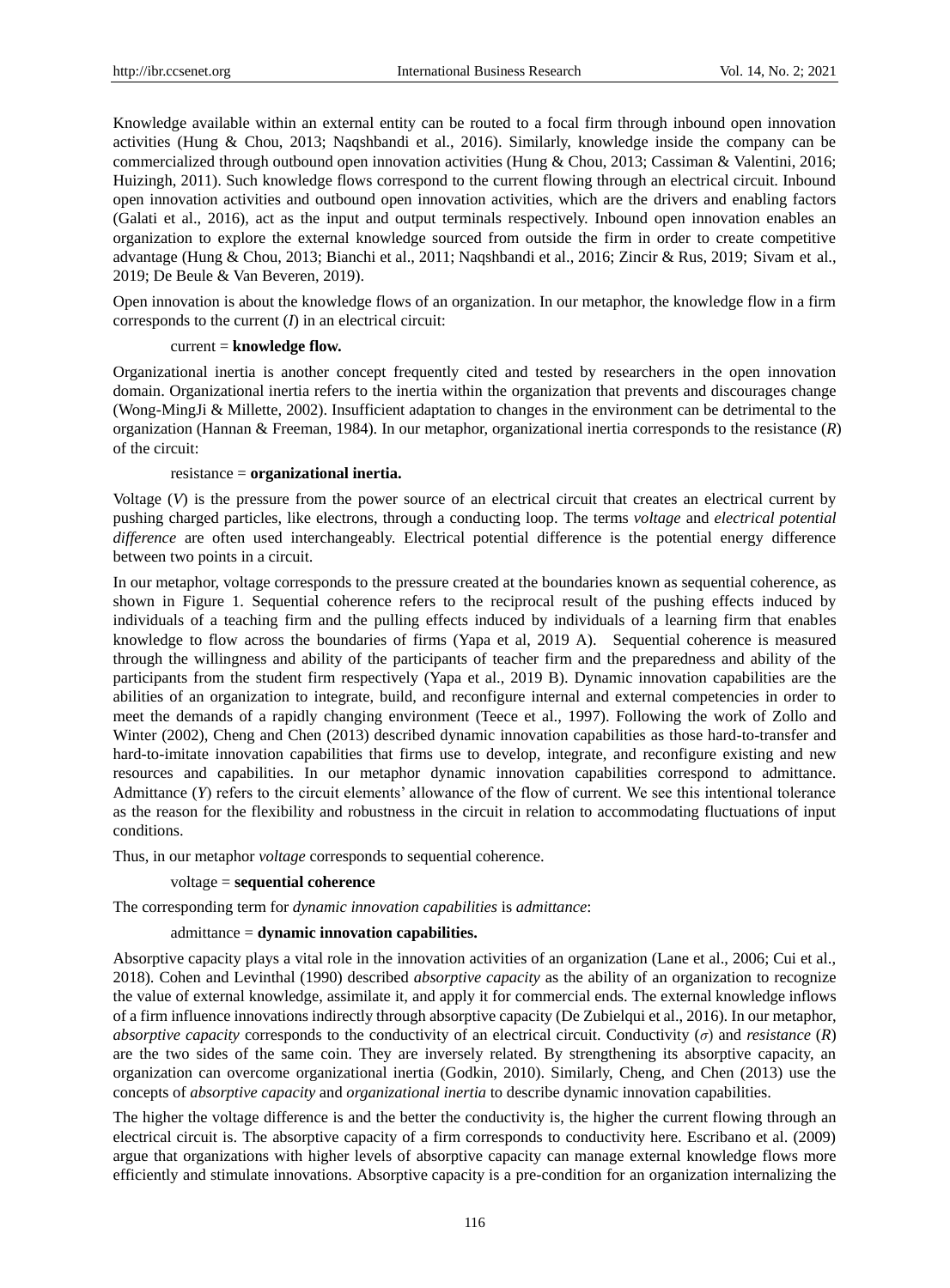external knowledge coming through inbound open innovation activities (Kim et al., 2016; Huang et al., 2015; Spithoven, 2010). A firm's absorptive capacity determines the extent to which extramural knowledge is utilized (Cohen & Levinthal, 1990). Thus, in our metaphor *conductivity* corresponds to *absorptive capacity*:

conductivity = **absorptive capacity.**

## The equation  $I = V/R$  and the open innovation metaphor

Ohm's law states that the current through a conductor between two points is directly proportionate to the voltage across the two points, provided that the resistance is constant. The equation is  $I = V/R$ . The metaphorical interpretation is that the knowledge flow is directly proportional to the pressure created by sequential coherence when organizational inertia remains constant.

In the literature, the relationship between absorptive capacity and organizational inertia is not well explored. Hedberg and Wolf (2003) argued that absorptive capacity can be limited by organizational inertia. It is interesting how well the new metaphor can increase our understanding of this relationship. In the metaphor, absorptive capacity corresponds to conductance and organizational inertia to resistance. In an electrical circuit, higher conductivity means lower resistance and vice versa. Correspondingly, in an organization, higher absorptive capacity means lower organizational inertia. Furthermore, higher organizational inertia, or in other words reluctance to accommodate change, can hinder the absorptive capacity of a firm.

# **6. Ambidexterity in Innovation**

An ambidextrous firm is capable of striking a balance between exploring external knowledge and exploiting internal knowledge. Such firms are more likely to record superior performance compared to an organization selecting one at the expense of the other (Thushman & O'Reilly, 1996). Although, making both inbound and outbound open innovation work for an organization simultaneously is challenging, it can ensure smooth knowledge flows, leading to better performance (Cassiman & Valentini, 2015).

A ground path facilitated by diodes, varistors, and gas discharge tubes is a common feature in electrical circuits. With a ground path, any excessive voltage can be grounded before it damages the circuit, any connected devices, or people. How does this correspond to the open innovation setting? Too much information is harmful (Himma, 2007). It can lead to stress and fatigue among employees and the failure of the system to produce the expected results (Lee et al., 2016). Knowledge repositories, archival systems, and the discard of unnecessary information are some useful management practices that managers may use. These correspond to various types of diodes, varistors, and gas discharge tubes in the ground path of an electrical circuit.

## **7. What Else Can We Learn from This Metaphor?**

Open innovation demonstrates how firms intentionally open up innovation processes in order to acquire knowledge and to collaborate (Chesbrough, 2003; Naqshbandi, 2016; Remneland-Wikhamn & Wikhamn, 2011). Switching plays a vital role in an electrical circuit. Switching ensures the proper functionalities that are expected from the circuit. In the metaphor, switching is understood to correspond to coordination, an elementary function of managers. Coordination is defined as managing interdependencies (Malone & Crowston, 1994; Crowston, 1997; Sinha & Van de Ven, 2005; Slepinov et al., 2014) and this area needs more exploration in open innovation. Component compatibility and interoperability are important in building and managing electrical circuits. This corresponds to the case of managing an effective open innovation system (Maxwell, 2006; Gasser & Palfrey, 2007; de Mattos et al., 2018).

An organization can simply act as a conductor or a super conductor in an innovation network without any returns to the organization itself. The organization simply acts as a bridge in the knowledge flow. High conductance of an electrical circuit can ensure efficient power transmission. Correspondingly, in a network of organizations, the focal firm can grasp knowledge and route it to another organization with no distortions. Is it worth the trouble? Therefore, we suggest that alignment of goals, interests, and culture between partner firms is important for better performance in open innovation. Understanding the necessity of proper alignment and coordination among each and every organization is another point emanating from the new metaphor. In addressing synergy gains and knowledge spillover in open innovation, the new metaphor can bring useful insights.

How to reduce organizational inertia is another concern in open innovation activities. The corresponding term for organizational inertia in our metaphor is *resistance*. The domain literature pertaining to physics and engineering suggests why resistance goes up and ways to address this, such as changing the length of the conductor, the material composition, the area of the cross section, and the temperature. This suggests to us the necessity to pay attention to the organizational structure, selection, job design, and the allocation of work in order to reduce organizational inertia.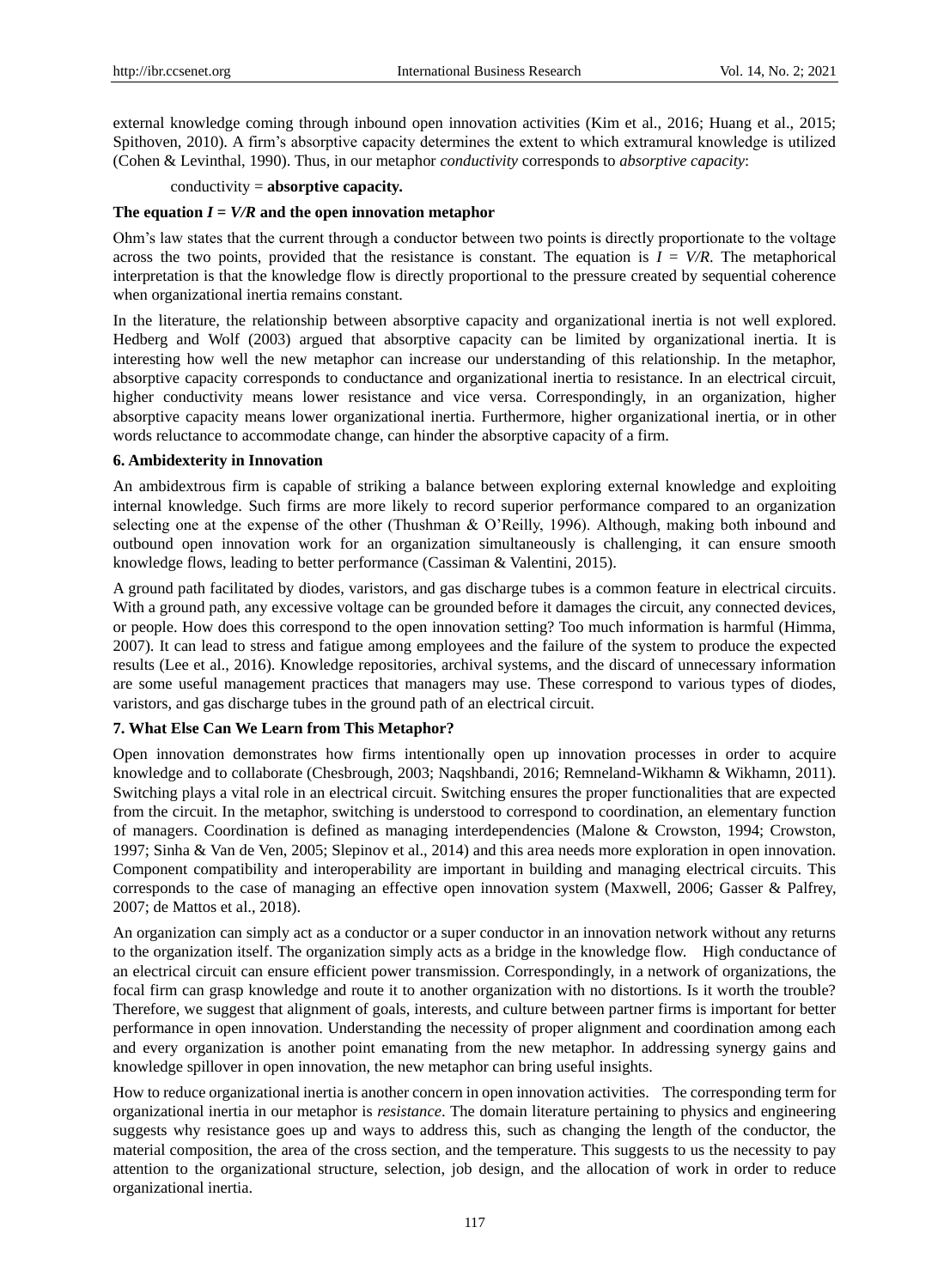The resistance of metallic conductors will increase with an increase in temperature, making the conductivity decrease. In order to increase conductivity, the current flow and voltage have to be regulated. In the metaphor, *temperature* can be assumed to correspond to the activity level of an organization. In accordance, a higher activity level makes the place busy and heated up. Correspondingly, in the metaphor, an increase in workload may increase organizational inertia, reducing the absorptive capacity of the firm. When the motive is to see an increase in absorptive capacity, the management may attempt to influence absorptive capacity through knowledge flow, which corresponds to electric current, and aligning it with technology push and market push, which correspond to voltage.

Feedback loops are common in electrical circuits. Feedback loops are a way of ensuring the self-alignment of the system. Correspondingly, in knowledge flows, having a feedback system is essential (Rubenstein-Montano et al., 2001). Feedback systems enhance the efficiency and effectiveness of an open innovation network.

# **8. Connecting the Metaphor to Innovation Performance**

In analyzing open innovation, one of the most tested dependent variables has been innovation performance (Ahn et al., 2016; Cheng et al., 2016; Belussi et al., 2010; Bianchi et al., 2015; Cassiman & Valentini, 2016; Seyfettinoglu, 2016). Innovation performance has been measured by process and product innovations (Greco et al., 2016; Laursen & Salter, 2006), incremental and radical innovations (Gassmann, 2006), revenue (Caputo et al., 2016; Chaston, 2013), and profits (Faems, 2010; Mazzola et al., 2016). In our metaphor, *innovation performance* corresponds to the power (*W*) of an electrical circuit. The equation  $W = VI$  describes the relationship between power, voltage, and electric current. Correspondingly, in our metaphor, the innovation performance of an organization is a function of two variables. Firstly, the boundary conditions created by sequential coherence that facilitate knowledge flow across the organizational boundaries. Secondly, the knowledge flow within the organization, which is influenced by absorptive capacity and organizational inertia of the organization.

What will happen if we continue to increase the admittance of an electrical circuit? For an example, let us consider replacing a 60 W bulb in a simple circuit with a 100 W bulb. The 100 W bulb will glow brighter than the 60 W bulb did. This represents an increase in performance. Will the performance keep on increasing if we keep on increasing the admittance? No, performance will eventually reach a maximum level and then performance will drop as the light bulbs or other parts of the electrical circuit cannot handle the corresponding increased current. The electrical circuit eventually completely fails. In our metaphor, admittance corresponds to dynamic innovation capabilities. Cheng and Chen (2013) have suggested that dynamic innovation capabilities show an inverted U-shaped relationship with innovation performance. These corresponding relationships provide further evidence of the effectiveness of our metaphor in creating a deeper understanding of open innovation.

#### **9. Future Research Opportunities**

This study is preliminary and explorative in nature. It offers an ample source for future research studies. Bogers et al. (2017) have emphasized the importance of examining the effectiveness of open innovation in terms of innovation performance and overall firm performance. How to maximize efficiency is a new topic for open innovation research (Greco et al., 2017; Bogers et al., 2019). The domains of physics and electrical engineering use a wide array of terms when measuring the efficiency and effectiveness of entities such as devices, components, and systems. We believe that our metaphor can assist future researchers exploring the topics of the efficiency and effectiveness of open innovation by using analogies in those domains.

The reconceptualization of absorptive capacity by Zahra and George (2002) introduced four dimensions: acquisition, assimilation, transformation, and exploitation. Acquisition and assimilation that attempt to leverage the firm's ability to receive and recognize external knowledge represent potential absorptive capacity. Transformation and exploitation that attempt to leverage the absorbed knowledge represent realized absorptive capacity. Existing theories and frameworks have limitations when explaining why there can be a gap between potential and realized absorptive capacities and how to bridge this gap where it exists. The new metaphor may provide us with clues regarding these issues. Another unexplained or less researched area is the mobility of knowledge across the four listed areas of absorptive capacity.

Dahlander and Gann (2010) used the term *permeability* in explaining different situation-dependent levels of openness in open innovation. The way of how different types of permeability—such as apparent, absolute, and intrinsic permeability—influence conductance is researched in various disciplines of science. Absorptive capacity is represented by conductance in our metaphor. It can be further studied through permeability perspectives in science by future researchers in order to bring new insights for open innovation researchers and practitioners.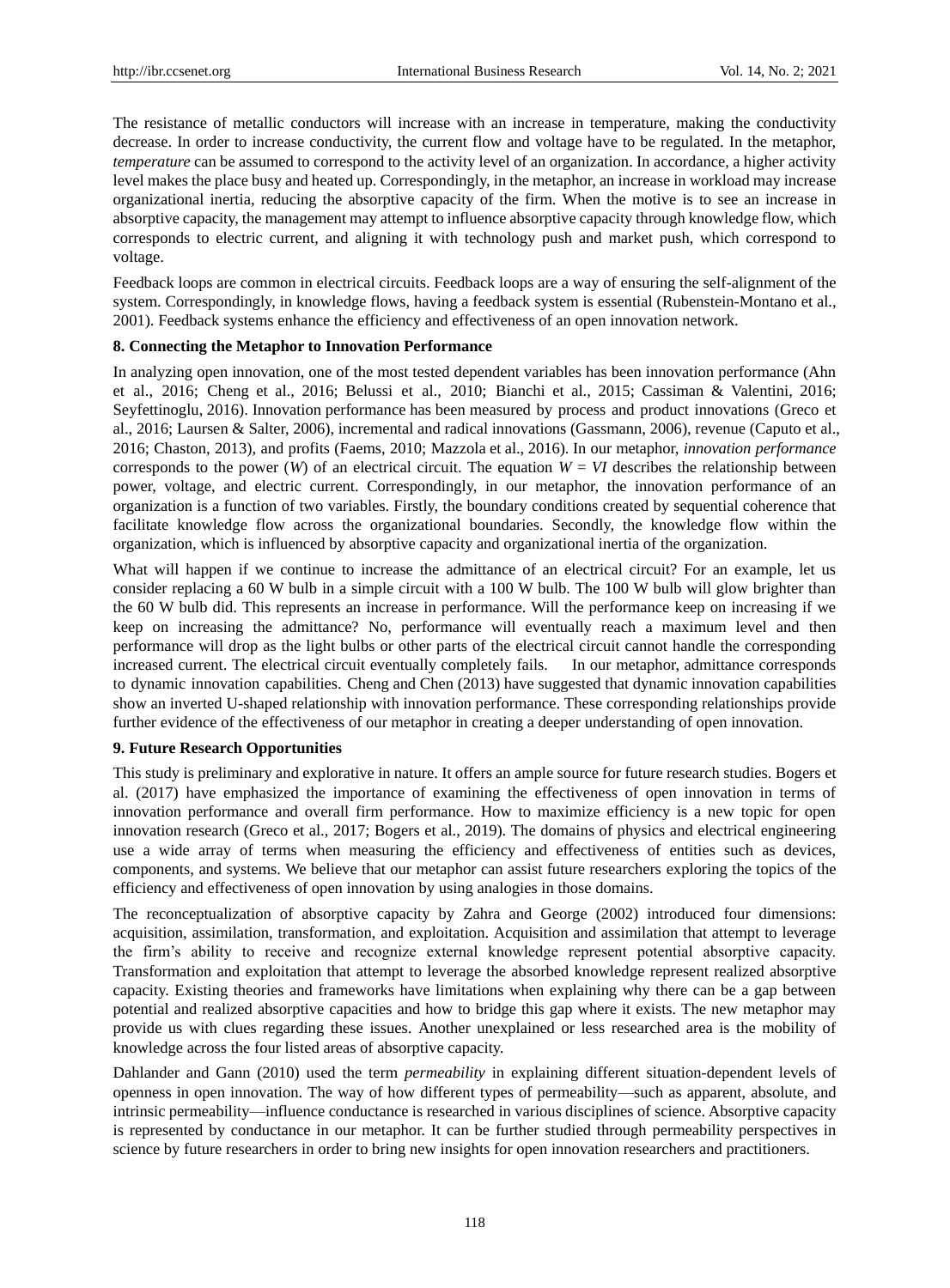#### **10. Conclusion**

This article presents a metaphor concerning the terminology of open innovation. This metaphor helps both academics and practitioners in getting a deeper understanding of the terms and their relationships in this emerging field. An electrical circuit is used as the metaphor. Table 1 lists the terms used in the metaphor of an electrical circuit and their corresponding terms in open innovation. The terms are listed in alphabetical order.

Table 1. The terms used in the metaphor of an electrical circuit and their corresponding terms in open innovation. The terms are listed in alphabetical order

| Terms used in the metaphor of an electrical circuit | Corresponding terms in open innovation |
|-----------------------------------------------------|----------------------------------------|
| Admittance                                          | Dynamic innovation capabilities        |
| Conductance                                         | Absorptive capacity                    |
| Current                                             | Knowledge flow                         |
| Input terminal                                      | Inbound open innovation practices      |
| Output terminal                                     | Outbound open innovation practices     |
| Power                                               | Innovation performance                 |
| Resistance                                          | Organizational inertia                 |
| Voltage                                             | Sequential coherence                   |

According to Hunt and Menon (1995), metaphors are theoretically rich if the source discipline has a large body of models and theories. Tourangeau and Sternberg (1982) state that a greater distance between the domains can lead to a better-quality metaphor. As our metaphor comes from the disciplines of physics and engineering, we thus deem this metaphor has good grounds for increasing our understanding of the terms used in open innovation and the relationships that the terms have.

A new metaphor can offer novel, fresh insights into the patterns of interrelationships (Hunt & Menon, 1995), which have not been captured by extant frameworks in the open innovation domain. Readers should note that metaphors have their inherent weaknesses and limitations. However, due to the complex nature of interdependencies in open innovation (Lopez & Carvalho, 2018) we attempted to best explain key concepts in the domain, their inter-relationships, and their impacts on innovation performance by using the metaphor of an electrical circuit. The analysis also provides some practical insights for managers.

#### **References**

- Ahn, J. M., Ju, Y., Moon, T. H., Minshall, T., Probert, D., Sohn, S. Y., & Mortara, L. (2016). Beyond absorptive capacity in open innovation process: the relationships between openness, capacities and firm performance. *Technology Analysis & Strategic Management*, *28*(9), 1009-1028. https://doi.org/10.1080/09537325.2016.1181737
- Al-Belushi, K. I., Stead, S. M., & Burgess, J. G. (2015). The development of marine biotechnology in Oman: Potential for capacity building through open innovation. *Marine Policy*, *57*, 147-157. https://doi.org/10.1016/j.marpol.2015.03.001
- Belussi, F., Sammarra, A., & Sedita, S. R. (2010). Learning at the boundaries in an "Open Regional Innovation System": A focus on firms' innovation strategies in the Emilia Romagna life science industry. *Research Policy*, *39*(6), 710-721. https://doi.org/10.1016/j.respol.2010.01.014
- Bianchi, M., Croce, A., Dell'Era, C., Di Benedetto, C. A., & Frattini, F. (2015). Organizing for inbound open innovation: How external consultants and a dedicated R&D unit influence product innovation performance. *Journal of Product Innovation Management*. https://doi.org/10.1111/jpim.12302
- Bogers, M., Chesbrough, H., Heaton, S., & Teece, D. J. (2019). Strategic Management of Open Innovation: A Dynamic Capabilities Perspective. *California Management Review*, *62*(1), 77-94. https://doi.org/10.1177/0008125619885150
- Bogers, M., Zobel, A. K., Afuah, A., Almirall, E., Brunswicker, S., Dahlander, L., … Hagedoorn, J. (2017). The open innovation research landscape: Established perspectives and emerging themes across different levels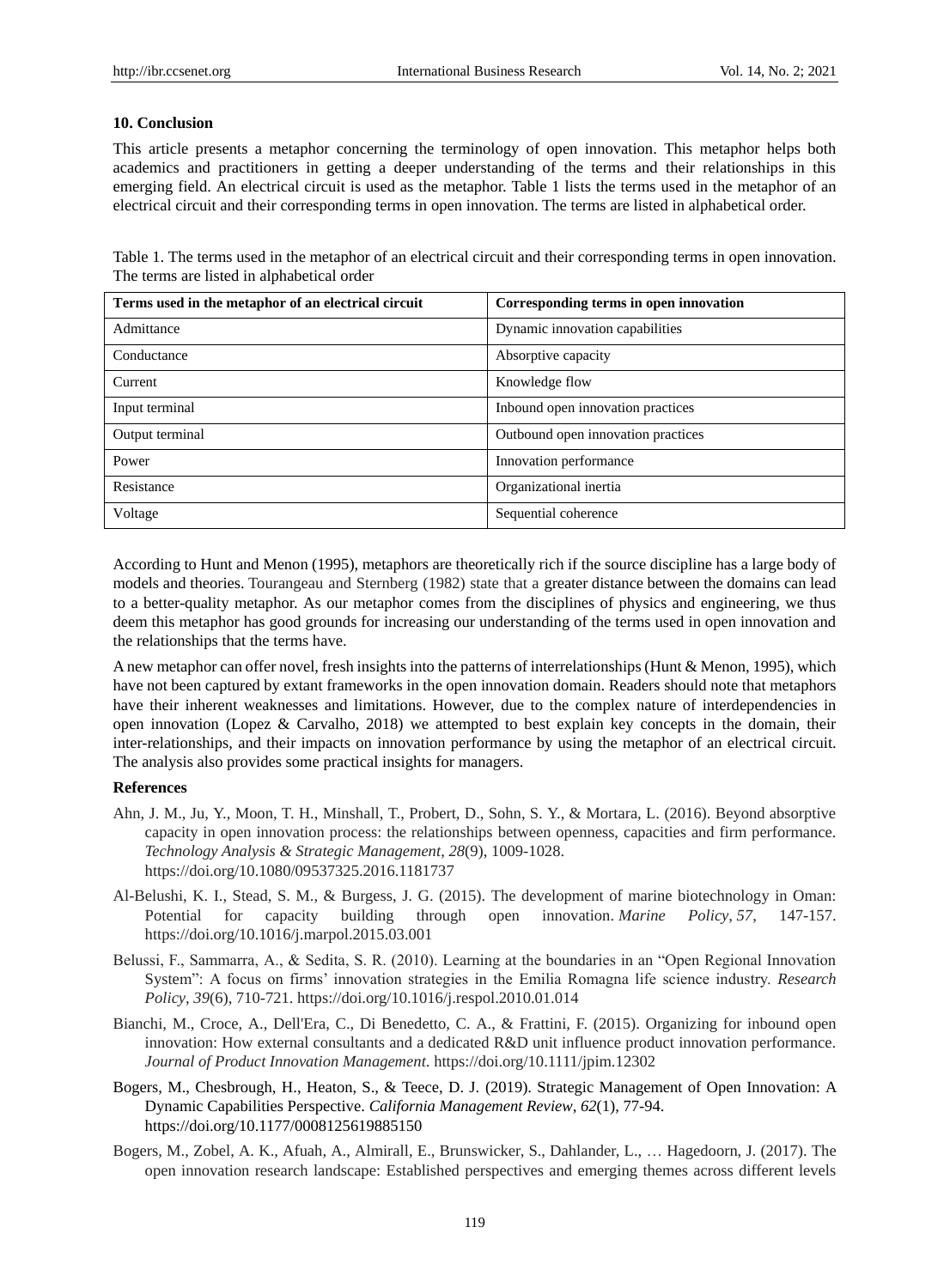of analysis. *Industry and Innovation*, *24*(1), 8-40. https://doi.org/10.1080/13662716.2016.1240068

- Caputo, M., Lambert, E., Cammarano, A., Michelino, F. (2016). Exploring the impact of open innovation on firm performance. *Management Decisions, 54*, 1788-1812. https://doi.org/10.1108/MD-02-2015-0052
- Cassiman, B., & Valentini, G. (2015). Open innovation: Are inbound and outbound knowledge flows really complementary? *Strategic Management Journal*. https://doi.org/10.1002/smj.2375
- Chaston, I. (2013). Independent financial advisors: open innovation and business performance. *The Service Industries Journal*, *33*(6), 636-651. https://doi.org/10.1080/02642069.2011.622371
- Cheng, C. C., & Chen, J. S. (2013). Breakthrough innovation: the roles of dynamic innovation capabilities and open innovation activities. *Journal of Business & Industrial Marketing*, *28*(5), 444-454. https://doi.org/10.1108/08858621311330281
- Cheng, C. C., & Huizingh, E. K. (2014). When is open innovation beneficial? The role of strategic orientation. *Journal of Product Innovation Management*, *31*(6), 1235-1253. https://doi.org/10.1111/jpim.12148
- Cheng, C. C., Yang, C., & Sheu, C. (2016). Effects of open innovation and knowledge-based dynamic capabilities on radical innovation: An empirical study. *Journal of Engineering and Technology Management*, *41*, 79-91. https://doi.org/10.1016/j.jengtecman.2016.07.002
- Chesbrough, H. (2003). The logic of open innovation: managing intellectual property. *California Management Review*, *45*(3), 33-58. https://doi.org/10.1177/000812560304500301
- Chesbrough, H. (2020). To recover faster from Covid-19, open up: Managerial implications from an open innovation perspective. *Industrial Marketing Management*. https://doi.org/10.1016/j.indmarman.2020.04.010
- Chesbrough, H., & Tucci, C. L. (2020). *The Interplay between Open Innovation and Lean Startup, or, Why Large Companies are not Large Versions of Startups.* https://doi.org/10.1561/111.00000013
- Cohen, W. M., & Levinthal, D. A. (1990). Absorptive capacity: A new perspective on learning and innovation. *Administrative science quarterly*, 128-152. https://doi.org/10.2307/2393553
- Cornelissen, J. P., Oswick, C., Christensen, L. T., & Phillips, N. (2008). Metaphor in organizational research: Context, modalities and implications for research—Introduction. *Organization Studies*, *29*(1), 7-22. https://doi.org/10.1177/0170840607086634
- Crowston, K. (1997). A coordination theory approach to organizational process design. *Organization Science*, *8*(2), 157-175. https://doi.org/10.1287/orsc.8.2.157
- Dahlander, L., & Gann, D. M. (2010). How open is innovation? *Research policy*, *39*(6), 699-709. https://doi.org/10.1016/j.respol.2010.01.013
- De Beule, F., & Van Beveren, I. (2019). Sources of open innovation in foreign subsidiaries: An enriched typology. *International Business Review*, *28*(1), 135-147. https://doi.org/10.1016/j.ibusrev.2018.08.005
- de Mattos, C. A., Kissimoto, K. O., & Laurindo, F. J. B. (2018). The role of information technology for building virtual environments to integrate crowdsourcing mechanisms into the open innovation process. *Technological forecasting and social change*, *129*, 143-153. https://doi.org/10.1016/j.techfore.2017.12.020
- De Zubielqui, G. C., Jones, J., & Lester, L. (2016). Knowledge inflow from market and science-based actors, absorptive capacity, innovation and performance – A study of SMEs. *International Journal of Innovation Management*, *20*(06), 1650055. https://doi.org/10.1142/S1363919616500559
- Escribano, A., Fosfuri, A., & Tribó, J. A. (2009). Managing external knowledge flows: The moderating role of absorptive capacity. *Research policy*, *38*(1), 96-105. https://doi.org/10.1016/j.respol.2008.10.022
- Faems, D., De Visser, M., Andries, P., & Van Looy, B. (2010). Technology alliance portfolios and financial performance: value-enhancing and cost-increasing effects of open innovation. *Journal of Product Innovation Management*, *27*(6), 785-796. https://doi.org/10.1111/j.1540-5885.2010.00752.x
- Galati, F., Bigliardi, B., & Petroni, A. (2016). Open innovation in food firms: Implementation strategies, drivers and enabling factors. *International Journal of Innovation Management*, *20*(03), 1650042. https://doi.org/10.1142/S1363919616500420
- Gasser, U., & Palfrey, J. G. (2007). *Breaking down digital barriers: When and how ICT interoperability drives innovation.* https://doi.org/10.2139/ssrn.1033226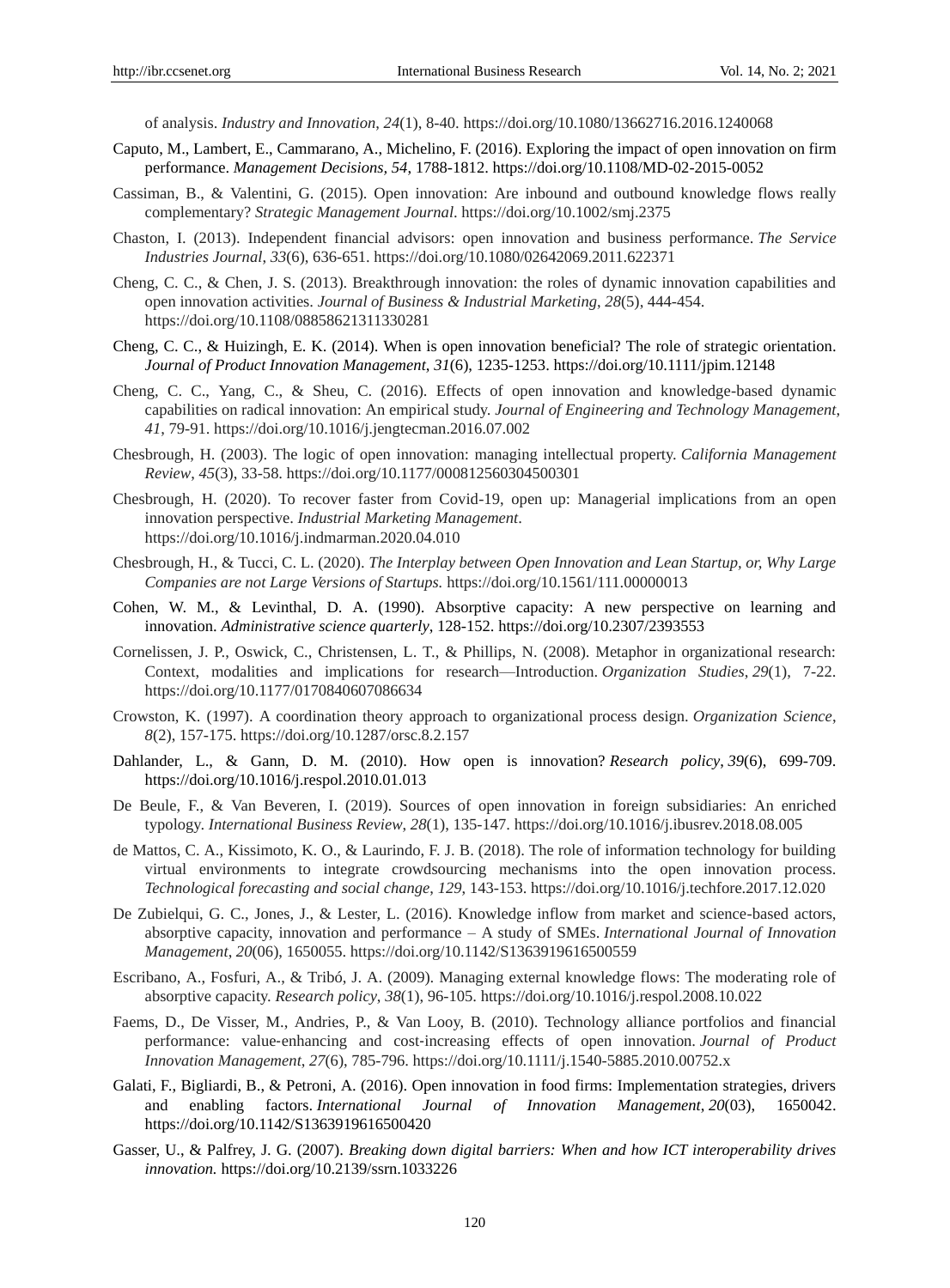- Gassmann, O. (2006). Opening up the innovation process: towards an agenda. *R&d Management*, *36*(3), 223-228. https://doi.org/10.1111/j.1467-9310.2006.00437.x
- Godkin, L. (2010). The zone of inertia: absorptive capacity and organizational change. *The Learning Organization*, *17*(3), 196-207. https://doi.org/10.1108/09696471011034900
- Greco, M., Grimaldi, M., & Cricelli, L. (2016). An analysis of the open innovation effect on firm performance. *European Management Journal*, *34,* 501-516. https://doi.org/10.1016/j.emj.2016.02.008
- Greco, M., Locatelli, G., & Lisi, S. (2017). Open innovation in the power & energy sector: Bringing together government policies, companies' interests, and academic essence. *Energy Policy, 104,* 316-324. https://doi.org/10.1016/j.enpol.2017.01.049
- Hannan, M. T., & Freeman, J. (1984). Structural inertia and organizational change. American sociological review, 149-164. https://doi.org/10.2307/2095567
- Himma, K. E. (2007). The concept of information overload: A preliminary step in understanding the nature of a harmful information-related condition. *Ethics and Information Technology*, *9*(4), 259-272. https://doi.org/10.1007/s10676-007-9140-8
- Hossain, M., & Kauranen, I. (2016). Open innovation in SMEs: a systematic literature review. *Journal of Strategy and Management*, *9*(1), 58-73. https://doi.org/10.1108/JSMA-08-2014-0072
- Huang, F., Rice, J., & Martin, N. (2015). Does open innovation apply to China? Exploring the contingent role of external knowledge sources and internal absorptive capacity in Chinese large firms and SMEs. *Journal of Management & Organization*, *21*(05), 594-613. https://doi.org/10.1017/jmo.2014.79
- Huizing, E. K. R. E. (2011). Open innovation: State of the art and future perspectives. *Technovation, 31,* 2-9. https://doi.org/10.1016/j.technovation.2010.10.002
- Hung, K. P., & Chou, C. (2013). The impact of open innovation on firm performance: The moderating effects of internal R&D and environmental turbulence. *Technovation*, *33*(10), 368-380. https://doi.org/10.1016/j.technovation.2013.06.006
- Hunt, S. D., & Menon, A. (1995). Metaphors and competitive advantage: Evaluating the use of metaphors in theories of competitive strategy. *Journal of Business Research*, *33*(2), 81-90. https://doi.org/10.1016/0148-2963(94)00057-L
- Kim, B., Kim, E., & Foss, N. J. (2016). Balancing absorptive capacity and inbound open innovation for sustained innovative performance: an attention-based view. *European Management Journal*, *34*(1), 80-90. https://doi.org/10.1016/j.emj.2015.10.002
- Laursen, K., & Salter, A. (2006). Open for innovation: the role of openness in explaining innovation performance among UK manufacturing firms. *Strategic management journal*, *27*(2), 131-150. https://doi.org/10.1002/smj.507
- Lazzarotti, V., Manzini, R., Nosella, A., & Pellegrini, L. (2017). Innovation ambidexterity of open firms. The role of internal relational social capital. *Technology Analysis & Strategic Management*, *29*(1), 105-118. https://doi.org/10.1080/09537325.2016.1210119
- Lee, A. R., Son, S. M., & Kim, K. K. (2016). Information and communication technology overload and social networking service fatigue: A stress perspective. *Computers in Human Behavior*, *55*, 51-61. https://doi.org/10.1016/j.chb.2015.08.011
- Lee, C. S., Chen, Y. C., Tsui, P. L., & Yu, T. H. (2014). Examining the relations between open innovation climate and job satisfaction with a PLS path model. *Quality & Quantity*, *48*(3), 1705-1722. https://doi.org/10.1007/s11135-013-9869-6
- Lopes, A. P. V. B. V. & Carvalho, M. M. D. (2018). Evolution of the open innovation paradigm: Towards a contingency conceptual model. *Technological Forecasting & Social Change, 132,* 284-298. https://doi.org/10.1016/j.techfore.2018.02.014
- Malone, T. W., & Crowston, K. (1994). The interdisciplinary study of coordination. *ACM Computing Surveys (CSUR)*, *26*(1), 87-119. https://doi.org/10.1145/174666.174668
- Maxwell, E. (2006). Open standards, open source, and open innovation: Harnessing the benefits of openness. *innovations*, *1*(3), 119-176. https://doi.org/10.1162/itgg.2006.1.3.119
- Mazzola, E., Bruccoleri, M., & Perrone, G. (2016). Open innovation and firm's performance: state of the art and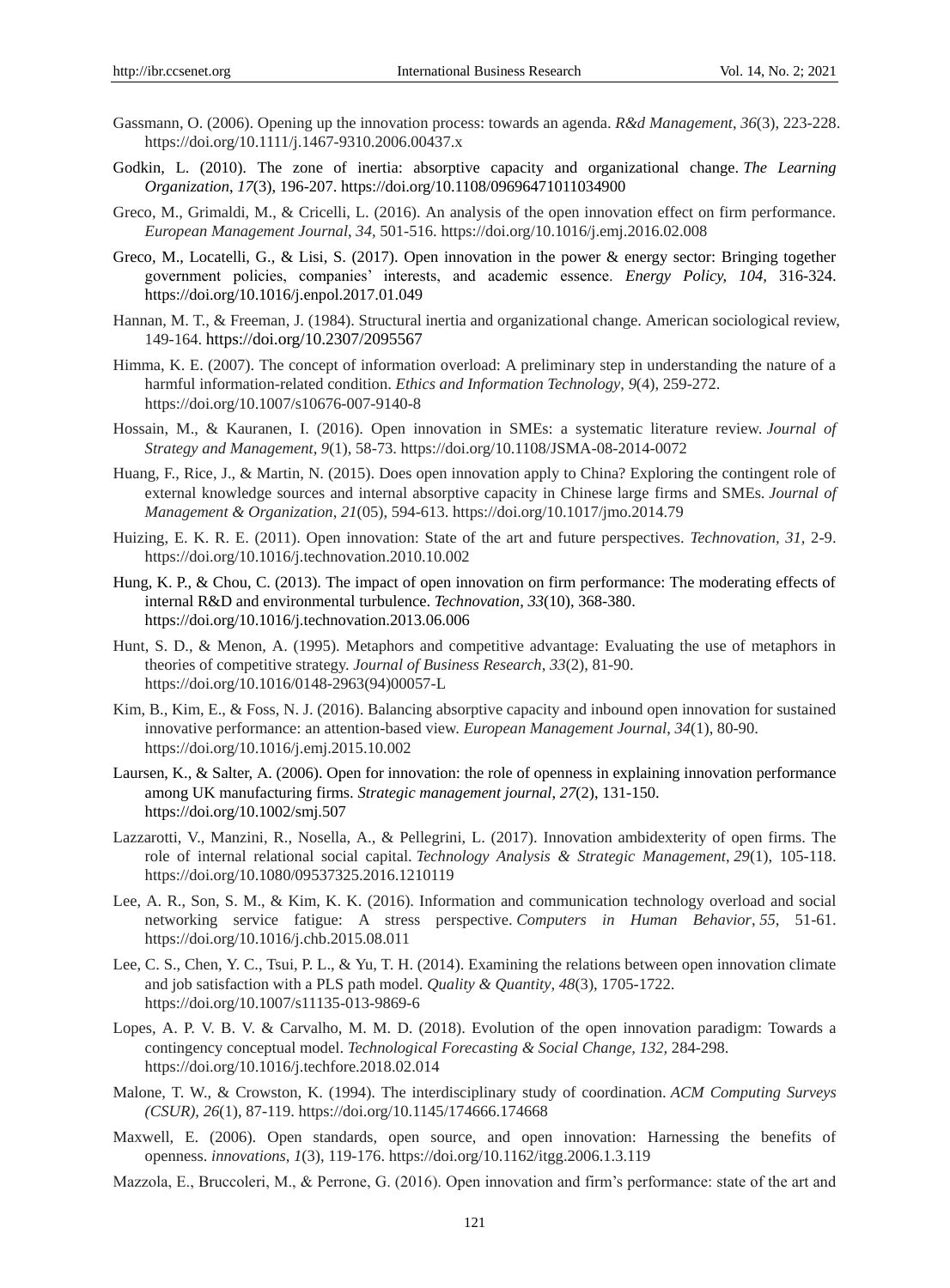empirical evidences from the bio-pharmaceutical industry. *International Journal of Technology Management*, *70*(2-3), 109-134. https://doi.org/10.1504/IJTM.2016.075152

- Morgan, S. E., & Reichert, T. (1999). The message is in the metaphor: Assessing the comprehension of metaphors in advertisements. *Journal of Advertising*, *28*(4), 1-12. https://doi.org/10.1080/00913367.1999.10673592
- Naqshbandi, M. M. (2016). Managerial ties and open innovation: examining the role of absorptive capacity. *Management Decision*, *54*(9), 2256-2276. https://doi.org/10.1108/MD-03-2016-0161
- Noh, Y. (2015). Financial effects of open innovation in the manufacturing industry. *Management Decision*, *53*(7), 1527-1544. https://doi.org/10.1108/MD-12-2014-0681
- Ortony, A. (1979). Some psycholinguistic aspects of metaphor. *Center for the Study of Reading Technical Report; no. 112*.
- Palmer, I., & Dunford, R. (1996). Conflicting uses of metaphors: Reconceptualizing their use in the field of organizational change. *Academy of Management Review*, *21*(3), 691-717. https://doi.org/10.5465/amr.1996.9702100312
- Randhawa, K., Wilden, R., & Hohberger, J. (2016), A bibliometric review of open innovation: setting a research agenda. *Journal of Production & Innovation Management, 33,* 750-772. https://doi.org/10.1111/jpim.12312
- Remneland‐Wikhamn, B., & Wikhamn, W. (2011). Open innovation climate measure: The introduction of a validated scale. *Creativity and Innovation Management*, *20*(4), 284-295. https://doi.org/10.1111/j.1467-8691.2011.00611.x
- Rubenstein-Montano, B., Liebowitz, J., Buchwalter, J., McCaw, D., Newman, B., Rebeck, K., & Team, T. K. M. M. (2001). A systems thinking framework for knowledge management. *Decision support systems*, *31*(1), 5-16. https://doi.org/10.1016/S0167-9236(00)00116-0
- Rubera, G., Chandrasekaran, D., & Ordanini, A. (2016). Open innovation, product portfolio innovativeness and firm performance: the dual role of new product development capabilities. *Journal of the Academy of Marketing Science*, *44*(2), 166-184. https://doi.org/10.1007/s11747-014-0423-4
- Schmitt, R. (2005). Systematic metaphor analysis as a method of qualitative research. *The qualitative report*, *10*(2), 358-394.
- Sekliuckiene, J., Sedziniauskiene, R., & Viburys, V. (2016). Adoption of Open Innovation in the Internationalization of Knowledge Intensive Firms. *Engineering Economics*, *27*(5), 607-617. https://doi.org/10.5755/j01.ee.27.5.15371
- Seyfettinoglu, U. K. (2016). Analysis of relationships between firm performance and open innovation strategies and stages in the Turkish food and beverage industry. *New Medit*, *15*(1), 42-53.
- Sinha, K. K., & Van de Ven, A. H. (2005). Designing work within and between organizations. *Organization Science*, *16*(4), 389-408. https://doi.org/10.1287/orsc.1050.0130
- Sivam, A., Dieguez, T., Ferreira, L. P., & Silva, F. J. G. (2019). Key settings for successful Open Innovation Arena. *Journal of Computational Design and Engineering*. https://doi.org/10.1016/j.jcde.2019.03.005
- Slepinov, D., Waerens, B. V., & Johansen, J. (2014). Dynamic roles and locations of manufacturing: Imperatives of alignment and coordination with innovation. *Journal of Manufacturing Technology.* https://doi.org/10.1108/JMTM-10-2013-0142
- Spithoven, A. (2013). Open innovation practices and innovative performances: an international comparative perspective. *International Journal of Technology Management*, *62*(1), 1-34. https://doi.org/10.1504/IJTM.2013.053037
- Spithoven, A., Clarysse, B., & Knockaert, M. (2011). Building absorptive capacity to organize inbound open innovation in traditional industries. *Technovation*, *31*(1), 10-21. https://doi.org/10.1016/j.technovation.2010.10.003
- Teece, D. J., Pisano, G., & Shuen, A. (1997). Dynamic capabilities and strategic management. *Strategic management journal*, 509-533. https://doi.org/10.1002/(SICI)1097-0266(199708)18:7<509::AID-SMJ882>3.0.CO;2-Z
- Tourangeau, R., & Sternberg, R. J. (1982). Understanding and appreciating metaphors. *Cognition*, *11*(3), 203-244. https://doi.org/10.1016/0010-0277(82)90016-6